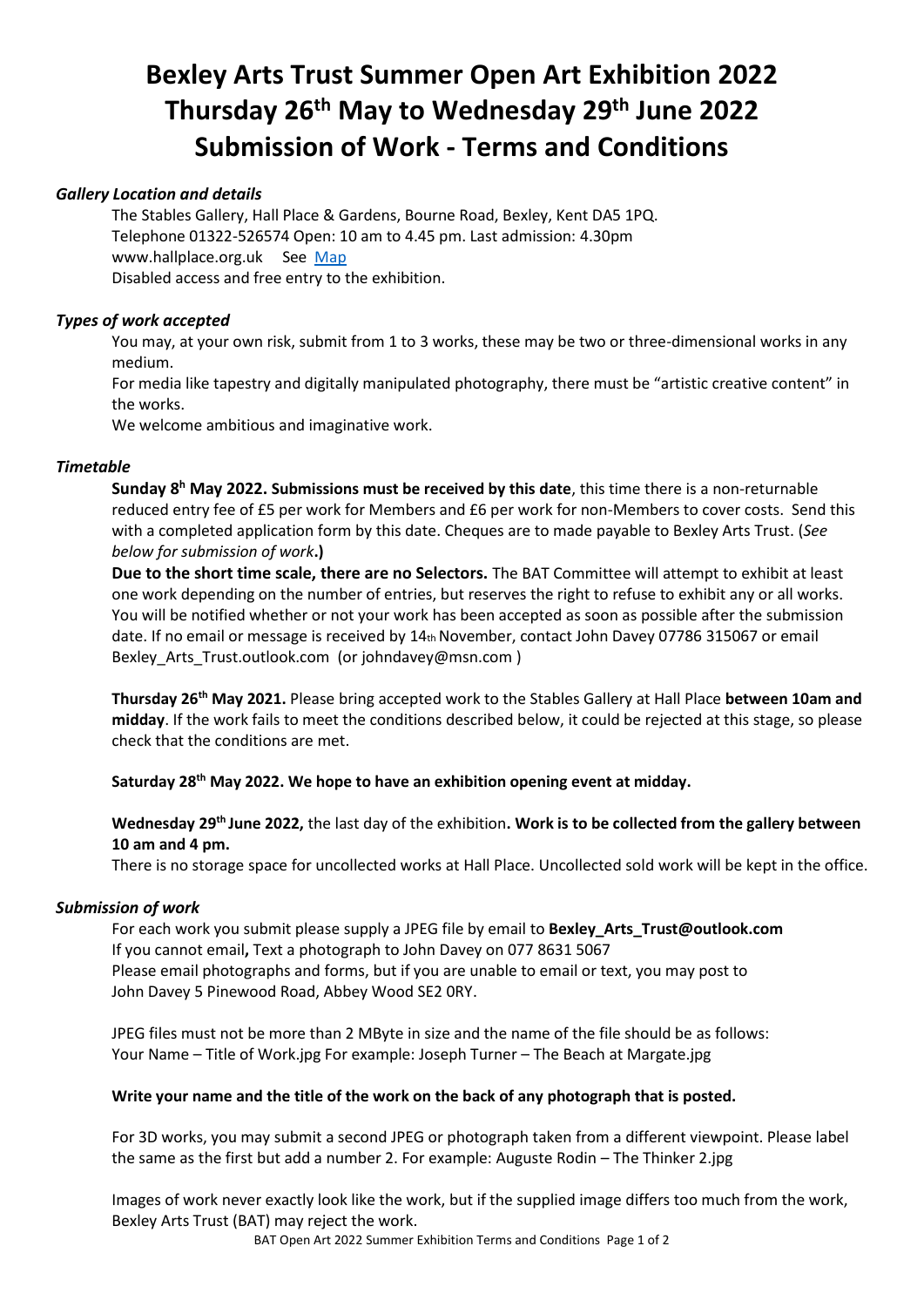#### *Requirements of work*

Pictures must be framed unless they are box-frame-canvases or three-dimensional works intended to be hung without frames. No clip frames.

All wall-hung works must be **strung one third** of the way down from the top and with the **cord stretched taut** and **have "D" rings** and not screw-in eye rings.

#### **Please put a label with title of work and artist on reverse**.

We will reject works that we consider to be a danger to the public.

The Stables Gallery is often visited by families and children and Hall Place rules do not allow works of an obscene, excessively violent or offensive nature to be displayed. Works of an overt political or religious nature are also not permitted to be displayed.

For information about this please contact Hall Place on 01322 526574.

Hall Place and Bexley Arts Trust are not responsible for any damage or loss to works of art, however caused. Please make certain that you are adequately covered by insurance for your works of art.

#### *Information Required*

Please fill in the form on the next page with your details and the details of the works and email (or post) this with your submission.

### **When detailing the dimensions, please include the frame if there is one. In cm NOT Inches please.**

For three-dimensional works, please give height, depth and width. Please indicate if three-dimensional works are to be wall-hung, floor-standing or plinth mounted.

You may supply your own plinth, but it should be stable. For small three-dimensional works, we will provide a raised area for their display.

#### *Submission Fee and Charges*

For this exhibition only there is a reduced Submission Fee of £5 per work for Members and £6 for non-Members to cover costs.

If a work is sold, Hall Place **take 15% commission plus VAT on the commission** and they handle the sale. Bexley Arts Trust will take an additional 10% commission on each sale. Hall Place also charge a **2.5% administration fee** which BAT will continue to absorb.

Following the close of the exhibition Bexley Council will send a cheque to BAT for all the pictures sold, less Hall Place's commission and administration fee. BAT will then send cheques to the artists less BAT's commission. BAT act as agents for Hall Place in forwarding the sale money and are not involved in the sale of the works.

Any uncollected works will be disposed of at no cost to Hall Place or BAT. Sold work will be held in office for collection

#### **Exhibiting artists may be asked to help with stewarding for one session. If you agree to act as a Steward and cannot get there, please can you let us know?**

For more information: Email: Bexley Arts Trust@outlook.com or johndavey@msn.com Website: www.bexleyartstrust.co.uk